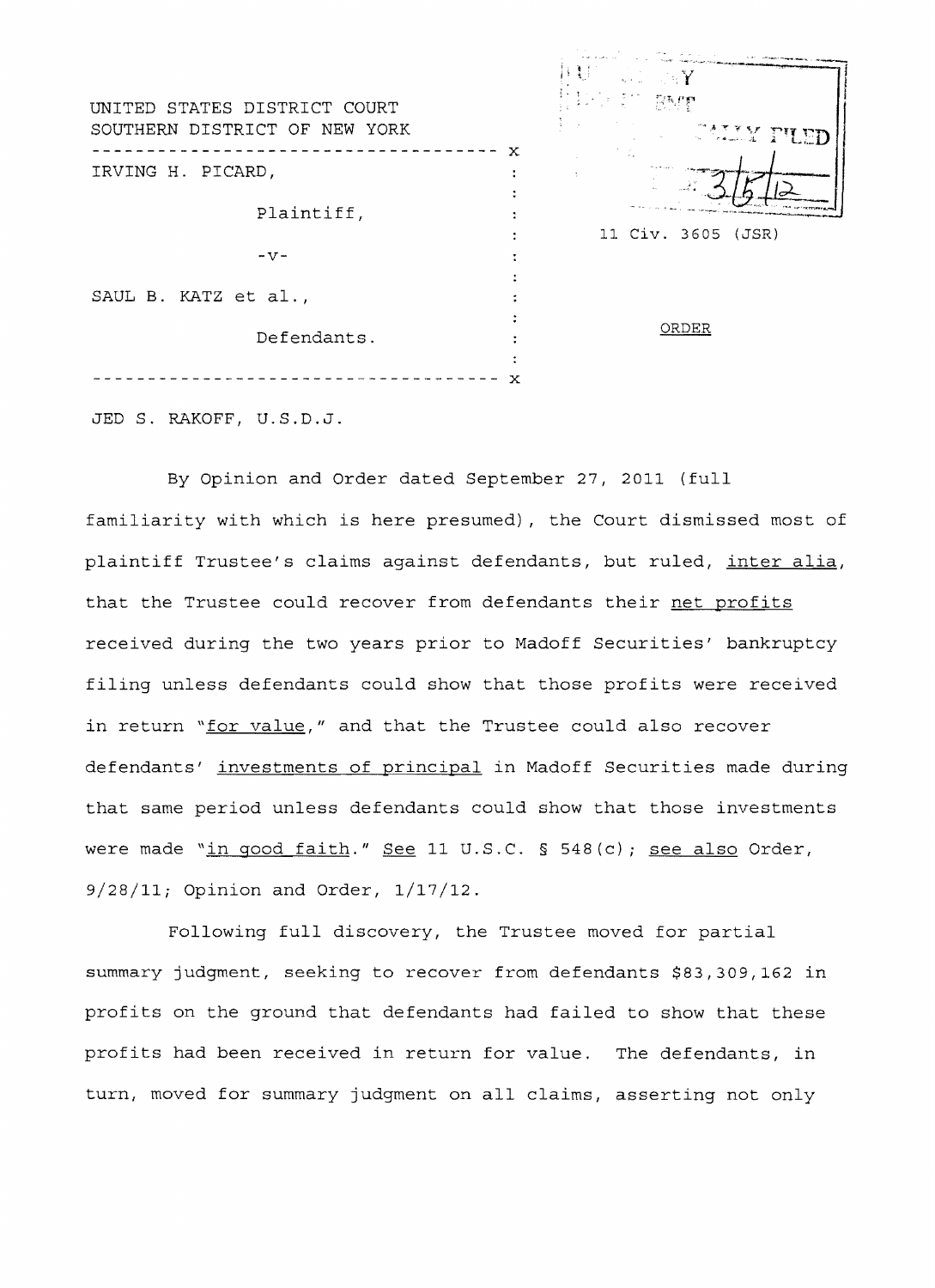that their profits were, as a matter of law, received in return for value, but also that their principal had been invested in good faith. After the parties filed a slew of papers, the Court heard oral argument on February 23, 2012 and promised that, since trial of this case was firmly set for March 19, 2012, the Court would issue ~bottom line" rulings on the summary judgment motions by March 5, 2012, even though the Court's full opinion giving the reasons for those rulings would not be filed until sometime thereafter. See transcript, 2/23/12, at 90.

As promised, here are the bottom line rulings, together with some very brief comments that, while no substitute for the full opinion that the Court will hereafter render, may be helpful to the parties:

(1) The Trustee's motion for partial summary judgment is granted, because the Court concludes that the "value" the defendants gave to Madoff Securities -- and therefore the amount that they received from Madoff Securities during the applicable two-year period that they can withhold from the Trustee under § 548(c) unless the Trustee shows bad faith -- is equal to the amount of their investment. But the exact amount thereby due the Trustee (though capped at the \$83,309,162 that the Trustee expressly seeks on this motion), and how payment should be apportioned among the defendants, will be determined

2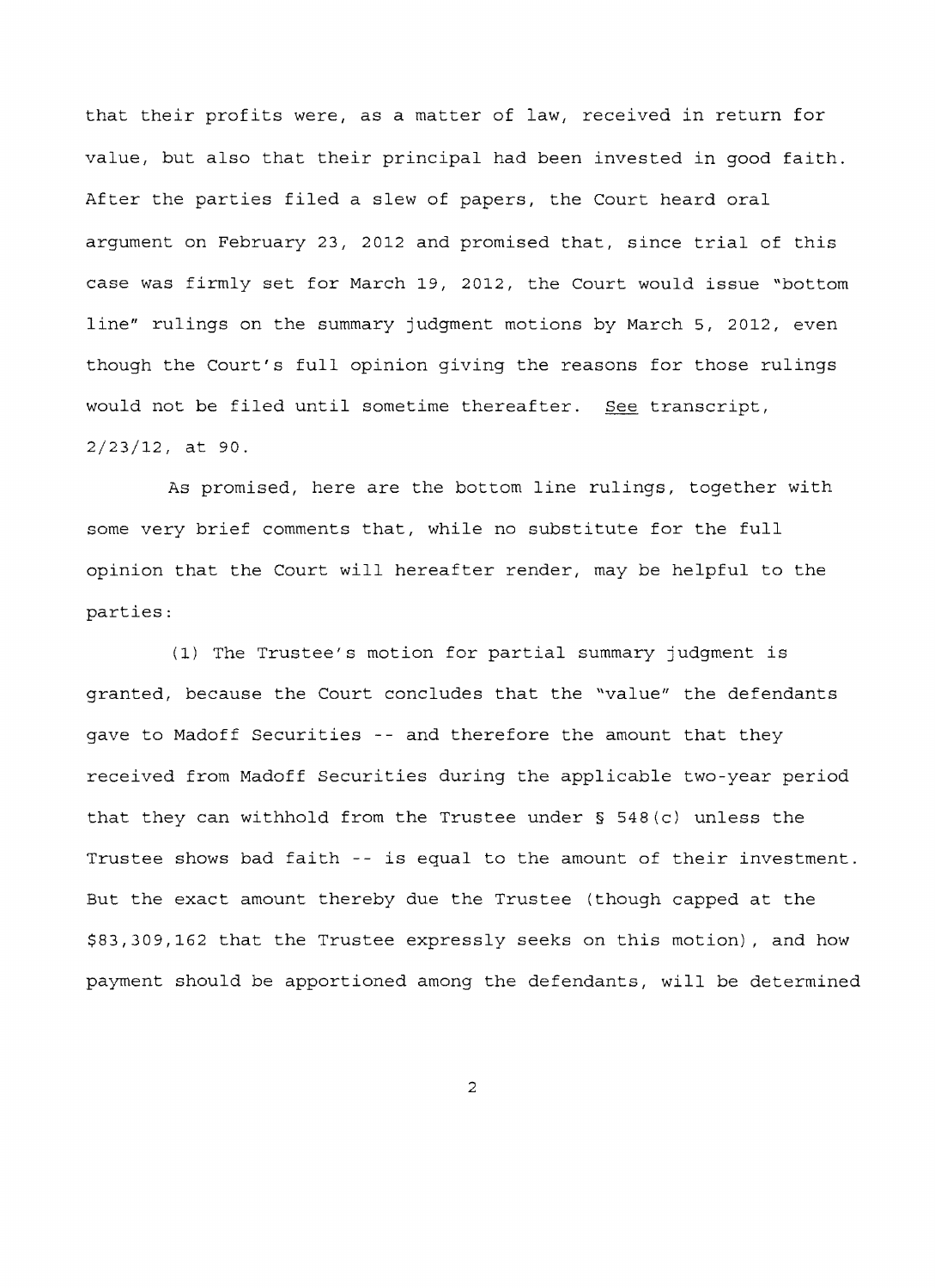in a subsequent order and may require further briefing and oral argument.

(2) The defendants' motion for summary judgment is denied, though the Court remains skeptical that the Trustee can ultimately rebut the defendants' showing of good faith, let alone impute bad faith to all the defendants. More generally, the Court is concerned that much of the "evidence" that the parties proffered on summary judgment did not comport with the Federal Rules of Evidence and therefore is neither cognizable on these motions nor admissible at trial. Conclusions are no substitute for facts, and too much of what the parties characterized as bombshells proved to be nothing but bombast. Nevertheless, there remains a residue of disputed factual assertions from which a jury could infer either good or bad faith depending on which assertions are credited.

In short, the principal issue remaining for trial is whether the defendants acted in good faith when they invested in Madoff Securities in the two years prior to bankruptcy or whether, by contrast, they wilfully blinded themselves to Madoff's Ponzi scheme. More generally, the claims that remain for trial are Counts One (to the extent not disposed of by this and prior orders), Nine and Eleven, and the defendants are all but those as to whom no claims under those three counts remain.<sup>1</sup> The parties are reminded that, in accordance

<sup>!</sup> While there appears to be agreement that certain defendants should now be dismissed, the parties should submit to the Court, by no later than March 12, 2012, a proposed stipulation specifying precisely which parties these are.